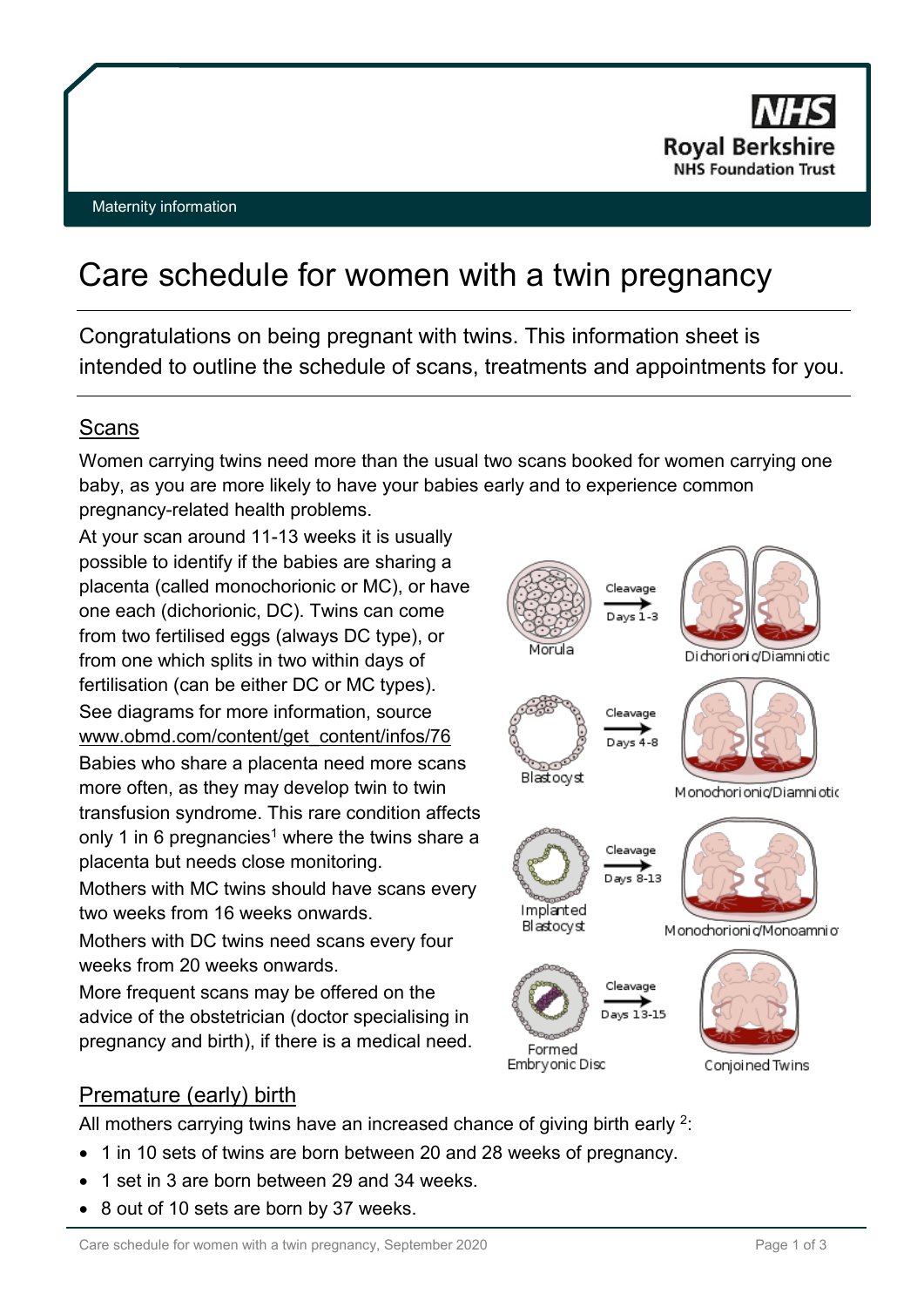#### Maternity information

For this reason, we recommend a short course of steroid tablets at 24+ to 26 weeks into pregnancy, taken as just two doses 12 hours apart on one occasion. The steroids are for the babies' benefit to allow them to make a substance called surfactant which helps to open up their lungs when they take their first breath. There is an information sheet about steroid therapy (available from the maternity section of the hospital website [www.royalberkshire.nhs.uk/maternity](http://www.royalberkshire.nhs.uk/maternity) or your midwife).

If you have any concerns that you may be going into premature labour, such as noticing more frequent tightening/contractions or your waters breaking, please phone us on 0118 322 7304. The line is staffed 24 hours a day by an experienced midwife specifically to support enquiries from women who think they are going into labour.

### Birth of twins

We recommend that twins are born in hospital where there are facilities for prompt care of possibly premature babies, and for Caesarean or breech delivery as both are more common in twin births.

If the twin lowest in the pelvis (known as twin 1) is coming head first (cephalic) then, provided the monitoring of both babies' heartbeats is normal, vaginal delivery is both safe and possible. If twin 1 is a breech baby (bottom or foot first) or lying sideways across the uterus, then Caesarean is the safest option. The vast majority of mothers whose first twin is born vaginally will deliver their second baby the same way, although many second twins are born as breech babies even if the first was head first.

We will advise early delivery if there is concern about your health, or that of either baby. In these circumstances, you may be advised to have an induction or Caesarean delivery. In healthy twin pregnancies, you will be offered the opportunity for induction of labour around 37+ to 38+ weeks. Only about two mothers in every 100 with twins go beyond 38 to 39 weeks of pregnancy. There is an information sheet about induction of labour.

If you are admitted for an induction of labour, you will be looked after in a side room on the Delivery Suite until you are contracting regularly.

Both babies will be scanned before we monitor their heartbeats. Heartbeats will be recorded on a computer and there are tools on the system to ensure they are split to be seen clearly and separately. The midwife will 'score' each baby's heartbeat every hour, and this will be independently checked by a second midwife.

Most twin births are completed in the obstetric theatre suite. The suite has bigger rooms, and as both more staff and equipment are needed, it is the most appropriate place. There will be at least one midwife, but usually two, a senior obstetrician (doctor specialising in pregnancy and birth), their junior colleague, an anaesthetist and a theatre technician at the very minimum. If the babies are either premature or being delivered by Caesarean section, then at least one paediatrician (doctor specialising in child health) will also be present. We will also need a team of theatre nurses if a Caesarean is required. All these members of staff have very specific roles in your care, and no-one's presence is unnecessary.